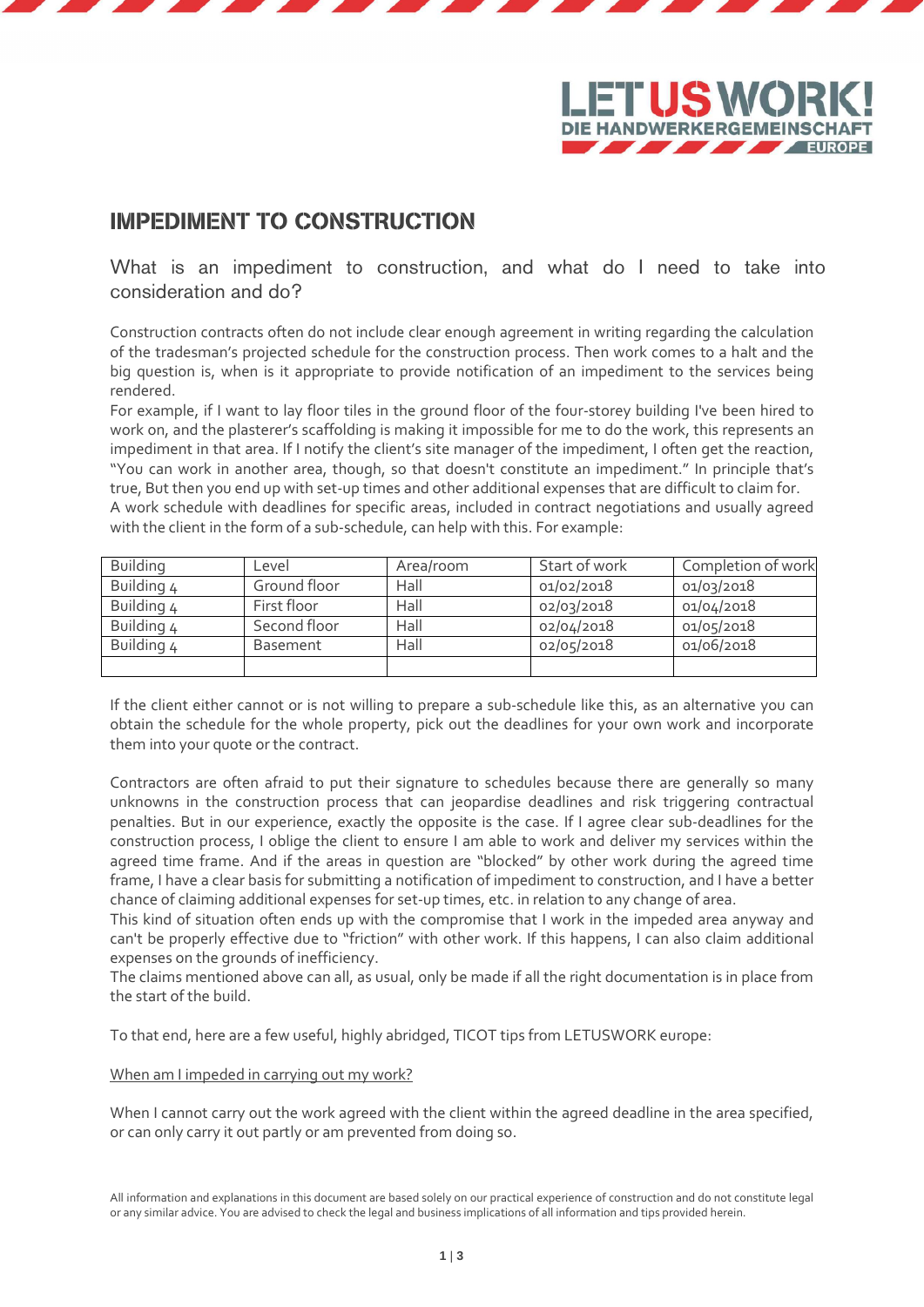



## What should I do if my work is impeded?

You should provide the client with written notification of impediment to construction, including the following information as relevant:

- Clear indication of area (Building, level, area or room)
- Description of impediment: (…"plastering work in the interior requires rolling scaffolds to be placed and moved around on the unfinished floor") and explanatory photos
- What specific part of my work is being impeded? (e.g. levelling and priming of unfinished floor)
- What is the effect/impact of the impediment on my work? (…priming for tiling is not possible, and therefore tiling cannot take place)
- What impact does the impediment have on your deadlines? (..."the agreed time frame for completion of work in this area will be extended for the period/duration of the impediment and will delay the overall completion date")
- Action required what does the customer need to do with deadlines: (……please coordinate construction work so that the above area is immediately available for the work described to be carried out, e.g. unfinished floor to be unimpeded and freely accessible, e.g.unfinished floor to be cleaned thoroughly, etc… by xx/xx/xxxx. If no action is taken by this date, we may be forced to interrupt our work...)
- Notification of claim for additional costs: (…as a precautionary measure, we should point out that we will submit a claim to you for all additional expenses resulting from the above impediment, e.g. set-up times, temporary storage of tools and materials, staff downtime or waiting time etc.…)

Written notification should be given in a formal letter with consecutive numbering and delivered to the client in a verifiable form. (Impediment to construction no. xx/yy dated xx/xx/xxxx)

## Is it sufficient to provide notification of the impediment? – Is there anything else I need to do?

Please note that your obligation to cooperate requires you to minimise damage, for instance by undertaking repeated inspections of the impeded area to check whether the impediment notified is still there. If it is no longer there, you should notify the client of this as quickly as possible.

This is also important for ensuring that any impact on deadlines or additional logistical expenses arising as a result of the impediment are documented in good time.

All information and explanations in this document are based solely on our practical experience of construction and do not constitute legal or any similar advice. You are advised to check the legal and business implications of all information and tips provided herein.